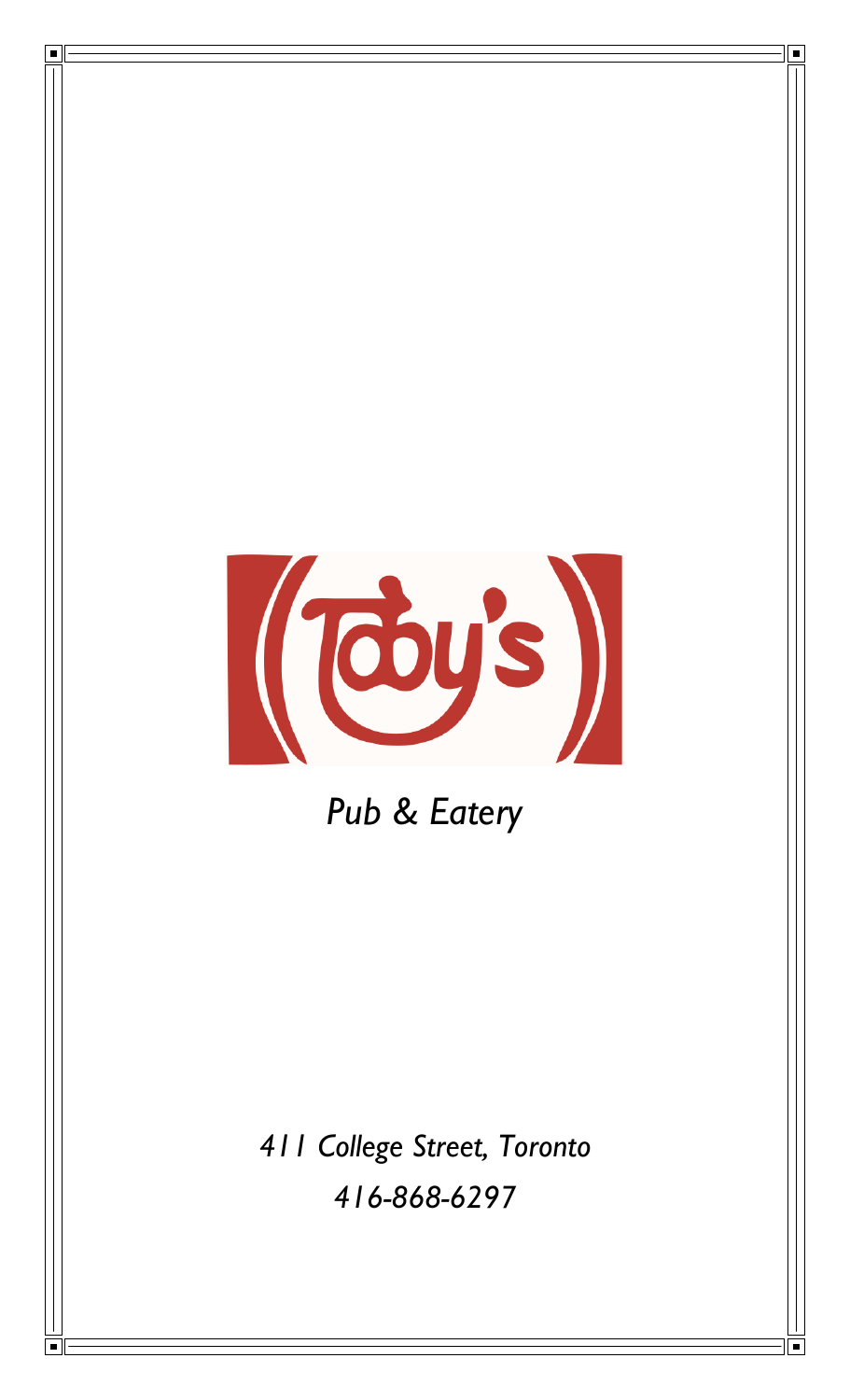## *Appetizers*

 $\blacksquare$ 

#### Garlic Baguette French baguette spread with garlic butter then toasted until golden brown and crunchy. Add mozzarella and cheddar mixed cheese for \$3.99.

Pub Fries **. \$6.99 ..................................** In-house cut Canadian potatoes, deep fried, then lightly seasoned. Add gravy for \$2.99.

À¼Thai Spring Rolls **. \$7.99 .................** Perogies Thin sliced vegetables, rolled up in a pastry then deep-fried until golden and flaky. Served with Thai sweet & sour sauce.

#### Bruschetta ............................... \$8.99 Toasted French baguette

covered in diced tomatoes, sweet onions, garlic and herbs. Add feta or mixed mozzarella and cheddar cheese \$3.99

Yam Fries **. \$10.99 ..............................** Thin-cut sweet yams, lightly seasoned and dusted, then deep-fried and seasoned again. Served with a side of house-made Chipotle dip.

Onion Rings ............................ \$10.99 **................................** \$10.99 Sweet onions sliced and

separated into individual rings, seasoned and battered then deep-fried until golden and crispy on the outside.

Potato Skins **. \$11.99 ........................** Coconut Shrimp

Deep fried potato quarters topped with bacon, cheddar and mozzarella cheeses. Served with side of sour cream.

**. \$6.99 ....................** Four Cheese Poutine **. \$11.99 .......** Pub fries lightly seasoned with Mozzarella, Cheddar, Parmesan and cheese curds then smothered in gravy.

 $\blacksquare$ 

 $\blacksquare$ 

**Mozzarella Sticks ............... \$11.99** Seasoned and battered mozzarella deep-fried until melted and crispy on the outside. Served with marinara sauce.

Buttery mashed potato and chedder stuffed perogies, pan-fried with onion, mushrooms and bell peppers. Served with a side of sour cream. Perogies ................................... \$11.99

**Indian Poutine ...................... \$12.99** Pub fries lightly seasoned, topped with cheese curds then smothered in our house-made butter chicken sauce. Add seasoned chicken for \$5.99.

Jalapeno Poppers **. \$12.99 .............** Breaded peppers stuffed with seasoned cream cheese then deep fried until golden. Served with a side of sour cream.

House-cut and dusted in seasoned batter then deep-fried. Served on a bed of sliced red and green sweet peppers and jalapeno sauce. **. \$14.99 .................................**

Jumbo size shrimp battered in coconut flakes then deep-fried until coconut is golden. Served with sweet Thai chili sauce. **. \$14.99 .................**

### Extra Side Sauces

-Ranch -Jalapeno, Thai Chili, Sweet & Sour Thai, Honey Garlic, Hot, Suicide, Plum, Mayo **\$0.99**

# *Platters*

ÀVeggie Platter **. \$11.99 .............................................................................................................** Fresh cut broccoli, cauliflower, mushrooms, tomatoes, carrots, celery, cucumber and sweet bell peppers. Served with a large ranch sauce.

Nachos Grande **. \$21.99 ..........................................................................................................** Seasoned house-made corn tortilla chips, covered in melted cheddar and mozzarella. Topped with lettuce, tomatoes, jalapenos, onions and garlic. Served with a large side of salsa and sour cream.

------------------------------------------------------------------------------------------------------------------- -sautéed ground beef \$5.99 -grilled chicken \$5.99 -crispy breaded chicken \$5.99 -extra cheese \$3.99 -guacamole \$3.99 -large salsa \$2.99 -large sour cream \$2.99

### Appetizer Platter **. \$35.99 .......................................................................................................**

Spring rolls, chicken wings (4), garlic buttered baguette, calamari and pub fries. Served with assorted dipping sauces.

### Mighty Toby's Combo **. \$54.99 .............................................................................................**

Chicken wings, calamari, chicken fingers, potato skins, garlic buttered baguette, pub fries and onion rings. Served with assorted dipping sauce.

\*Prices subject to change without notice \*Prices are subject to applicable taxes \*Automatic gratuity of 20% may apply to large groups or bills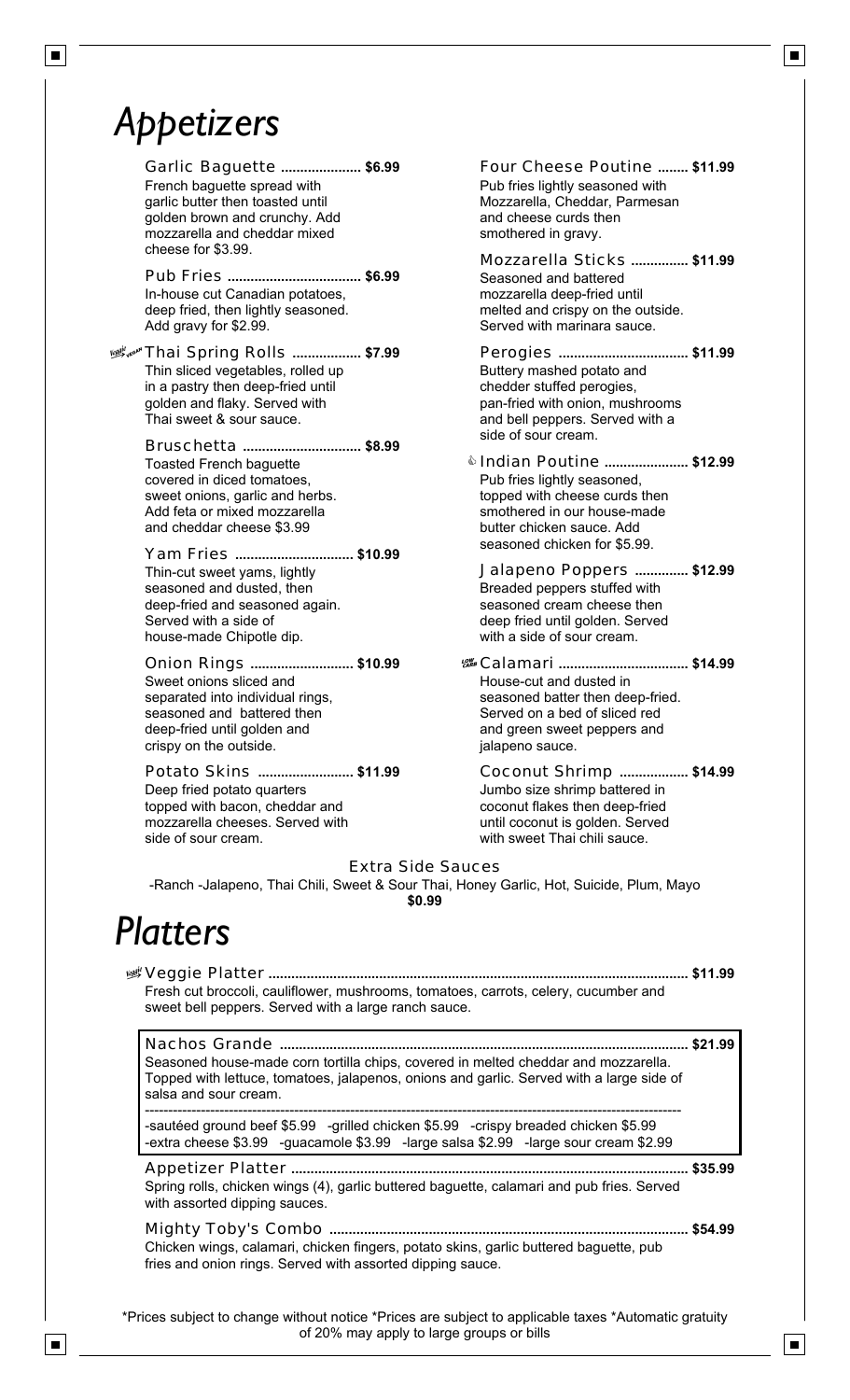## *Soup & Salad*

| Chef inspired, always daily house-made soup. Served with soda crackers. Ask your server for<br>details about today's selection. |                                                                                                                                                                                                                                                                     |             |  |
|---------------------------------------------------------------------------------------------------------------------------------|---------------------------------------------------------------------------------------------------------------------------------------------------------------------------------------------------------------------------------------------------------------------|-------------|--|
|                                                                                                                                 | Beef stock with sautéed onions and red wine, topped with a crostini covered in broiled<br>mozzarella, cheddar and parmesan.                                                                                                                                         |             |  |
|                                                                                                                                 | Iceberg lettuce, shaved carrots, tomato wedges, cucumber slices and sweet onions. Topped<br>with your choice of dressing.                                                                                                                                           | Lg: \$12.99 |  |
|                                                                                                                                 | Romaine lettuce tossed in our house-made creamy Caesar dressing, topped with shredded<br>parmesan cheese and house made croutons.                                                                                                                                   | Lg: \$13.99 |  |
|                                                                                                                                 | Iceberg lettuce, cucumber, tomato wedges, sweet onion, sweet pepper, black olives and<br>crumbled feta cheese topped with feta Greek dressing.                                                                                                                      | Lg: \$14.99 |  |
|                                                                                                                                 | Fresh sliced Romaine lettuce, tomato wedges, cucumbers, onion, sweet peppers, avocado,<br>diced broiled chicken, peameal bacon, strip bacon, crumbled blue cheese with a boiled egg, all<br>covered in shredded cheese with choice of dressing.                     |             |  |
|                                                                                                                                 | <b>Extra Salad Toppings</b><br>-Broiled chicken breast \$5.99 -Garlic butter shrimp \$8.99 -Mozzarella & Cheddar mix cheese<br>\$3.99 -Crumbled feta cheese \$3.99 -Sautéed Mushrooms \$2.99 -Sautéed Onions \$2.99<br>-Extra side dressing \$0.99 -Broccoli \$2.99 |             |  |
|                                                                                                                                 |                                                                                                                                                                                                                                                                     |             |  |

Dressing choices: -Creamy balsamic vinaigrette -Caesar -Ranch -Greek -Blue cheese.

# *Pub Fare*

### 0 Famous Chicken Wings 1lb: 19.99

Extra large marinated wings, dusted then fried until crispy and golden, followed by being hot pan tossed in the sauce of your choosing. Served with pub fries, carrot and celery sticks with choice ranch or blue cheese. **2lb: \$32.99 3lb: \$45.99 4lbs: \$58.99 5lbs: \$69.99**

### Rib & Wing Combo

1lb of our Famous Chicken Wings in the sauce of your choosing with a half rack of our slow-cooked fall-off-the-bone Ribs in a house-made zesty sauce. Served with pub fries & creamy coleslaw.

### **\$31.99**

-mild -medium -hot -suicide -Sri Lankan curry -sweet Thai chili -honey garlic -hot & honey -Hot Ranch -Hot Caesar -house -Caribbean jerk -dry cajun -butter chicken sauce -teriyaki -Korean BBQ \*NEW\* homemade creamy jalapeno

© All Day Breakfast ....................... \$12.99 Three eggs made any style , with your choice of strip bacon, peameal bacon, sausage or ham. Served with seasoned home fries and choice of white or whole wheat Texas toast. Hot Chicken **. \$13.99 ................................**

Butterflied and seasoned grilled chicken breast on your choice of white or whole wheat Texas toast, then smothered in house-made gravy. Served with pub fries.

#### Chicken Fingers **. \$14.99 .......................** Quesadilla Seasoned & baked strips of chicken breast breaded then deep-fried until golden brown. Served with pub fries and a side plum sauce.

### Tossed Fingers **. \$16.99 .........................**

Our chicken fingers hot tossed in your choice of wing sauce, served with pub fries and choice of dipping sauce.

### **. \$12.99 .....................** Bangers, Beans & Mash **. \$17.99 .......**

Grilled then pan-seared large size English banger sausages with butter mashed potatoes, sautéed onions, baked beans and side of gravy.

#### Shepherd's Pie .......................... \$17.99 Seasoned ground beef, corn, carrots and onions, baked under a layer of butter mashed potatoes, topped then broiled with mozzarella and cheddar. Served with choice of salad or fries and a side of gravy.

**. \$17.99 ....................................**

A flour tortilla stuffed with grilled chicken, tomato, green onion, minced garlic with mozzarella and cheddar, then broiled. Served with salsa and sour cream.

Fish & Chips **. \$18.99 ...............................**A large portion of Haddock battered and then fried until golden brown. Served with pub fries and coleslaw.

\*Prices subject to change without notice \*Prices are subject to applicable taxes \*Automatic gratuity of 20% may apply to large groups or bills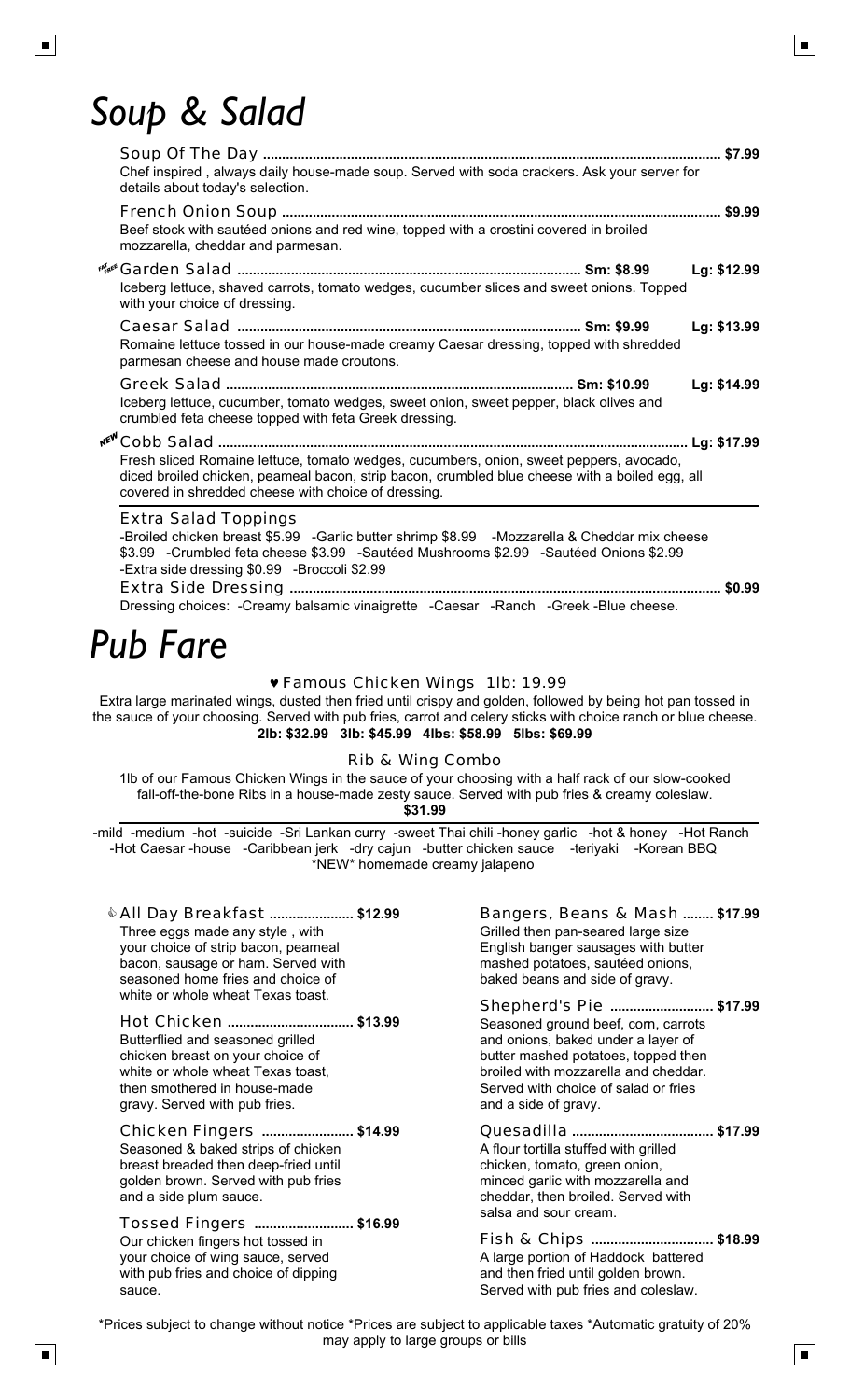# *Burgers*

 $\begin{tabular}{|c|c|} \hline \quad \quad & \quad \quad & \quad \quad \\ \hline \end{tabular}$ 

| Seasoned and forged in-house 8oz beef patty,<br>topped with lettuce, tomato, pickle and onion<br>on a fresh bun. Served with pub fries.                                                                                                                                                                                                                           |                                                                                                                                                                                                                                    | It has all the juicy, meaty deliciousness of a<br>traditional burger, but comes with the upsides                                                |  |  |
|-------------------------------------------------------------------------------------------------------------------------------------------------------------------------------------------------------------------------------------------------------------------------------------------------------------------------------------------------------------------|------------------------------------------------------------------------------------------------------------------------------------------------------------------------------------------------------------------------------------|-------------------------------------------------------------------------------------------------------------------------------------------------|--|--|
| A vegetable based forged patty topped with<br>lettuce, tomato, pickle and onion on a bun.                                                                                                                                                                                                                                                                         |                                                                                                                                                                                                                                    | of a plant-based meal. Served with the classic<br>veggie toppings and available to customize<br>with the toppings below! Served with pub fries. |  |  |
| Served with pub fries.<br>Our Honest burger with bacon and choice of                                                                                                                                                                                                                                                                                              |                                                                                                                                                                                                                                    | Take the Signature burger, smother it in blue<br>cheese and top with crispy bacon and add a<br>compliment of pub fries.                         |  |  |
| Swiss or cheddar. Served with pub fries.<br>NE <sup>NI</sup> Mushroom Swiss Melt  \$17.99<br>Caramelized onion, sautéed mushrooms with<br>melted swiss cheese Signature burger in<br>addition to the standard toppings, served with                                                                                                                               |                                                                                                                                                                                                                                    | The Signature burger crowned with bacon and<br>a guacamole served on a bun complimented<br>with pub fries.                                      |  |  |
| our pub fries.<br>Our Honest burger with a generous topping of<br>spicy salsa and melted cheddar cheese.<br>Served with pub fries.                                                                                                                                                                                                                                |                                                                                                                                                                                                                                    | A 8oz garnished beef patty topped with<br>peameal bacon and melted cheddar on a<br>English muffin. Served with pub fries.                       |  |  |
| Wraps                                                                                                                                                                                                                                                                                                                                                             | Toppings & Additions \$2.99 each<br>mushrooms -sautéed onions                                                                                                                                                                      | -mozzarella -cheddar -Swiss cheese -fried egg -peameal bacon -bacon -gravy -large salsa -large sour cream -sautéed                              |  |  |
| wrap. Server with a side of Pub fries.                                                                                                                                                                                                                                                                                                                            | العربي المستندر العديد المستندر المستندر المستندر المستندر المستندر المستندر المستندر المستندر العديد العالمي العام<br>Scrambled eggs with bacon complimented with onions, sweet peppers, tomatoes and lettuce in a flour tortilla |                                                                                                                                                 |  |  |
| Sliced cucumbers, mushrooms, onions, red and green bell peppers, tomato, lettuce and feta cheese tossed in<br>sour cream and wrapped in a warm flour tortilla. Served with pub fries.<br>Broiled chicken strips, fresh sliced lettuce, tossed in our house Caesar dressing with parmesan cheese, then<br>wrapped in a warm flour tortilla. Served with pub fries. |                                                                                                                                                                                                                                    |                                                                                                                                                 |  |  |
|                                                                                                                                                                                                                                                                                                                                                                   |                                                                                                                                                                                                                                    |                                                                                                                                                 |  |  |
| flour tortilla. Served with pub fries and sour cream.                                                                                                                                                                                                                                                                                                             |                                                                                                                                                                                                                                    | Seasoned chicken breast, sautéed peppers and onions with cheddar and mozzarella cheeses wrapped in a warm                                       |  |  |
| flour tortilla. Side of pub fries and sour cream.                                                                                                                                                                                                                                                                                                                 | Grilled and sliced peppered tenderloin, bell peppers and sweet onions, sautéed together and wrapped in a warm                                                                                                                      |                                                                                                                                                 |  |  |
| tortilla. served with pub fries and sour cream.                                                                                                                                                                                                                                                                                                                   |                                                                                                                                                                                                                                    | Buffalo hot-tossed breaded chicken, peppers, onions, mozzarella and cheddar cheeses, wrapped in a warm flour                                    |  |  |
| dressing and a dash of hot sauce wrapped in a warm flour tortilla. Served with pub fries.                                                                                                                                                                                                                                                                         |                                                                                                                                                                                                                                    | Crispy breaded chicken strips, lettuce, cucumber, tomato, onion, sweet pepper and feta, topped with Greek                                       |  |  |
| sautéed onion & mushrooms then wrapped in a warm flour tortilla. Served with pub fries.                                                                                                                                                                                                                                                                           |                                                                                                                                                                                                                                    | Sliced grilled sirloin with lettuce, tossed in our house made Caesar dressing and parmesan cheese, mixed with                                   |  |  |
| Sandwiches                                                                                                                                                                                                                                                                                                                                                        |                                                                                                                                                                                                                                    |                                                                                                                                                 |  |  |

## *Sandwiches*

 $\boxed{\blacksquare}$ 

| Stacked Grilled Cheese  \$11.99<br>Grilled Texas toast of choice with cheddar<br>cheese. Served with pub fries. Add tomato<br>\$0.99 Strip Bacon \$2.99      | Thin-sliced then seasoned beef and battered<br>onions, sautéed in a light beef gravy, heaped<br>onto a bun. Served with pub fries and gravy.                                             |  |
|--------------------------------------------------------------------------------------------------------------------------------------------------------------|------------------------------------------------------------------------------------------------------------------------------------------------------------------------------------------|--|
| Grilled eggplant, zucchini, green pepper and<br>onion, marinated in sun-dried tomato dressing<br>and topped with Swiss cheese. Served with                   | NE <sup>N</sup> Smoked Meat Sandwich  \$15.99<br>Served on a toast bun with melted swiss<br>cheese covered in french mustard and mayo.<br>Comes with Pub fries and side of pickle slices |  |
| pub fries.<br>Bacon, lettuce, tomato and mayo on your<br>choice of toasted white or whole wheat bread.<br>Served with pub fries.                             | Shaved grilled chicken, strip bacon, lettuce<br>and tomato, in a double-decker sandwich, on<br>your choice of white or whole wheat. Served<br>with pub fries.                            |  |
| 6oz striploin grilled, with lettuce, tomato, with<br>sautéed mushrooms and sweet onions topped<br>onto a garlic buttered baguette. Served with<br>pub fries. | Seasoned chicken breast grilled in your choice<br>of teriyaki or BBQ sauce, with lettuce, tomato,<br>onion and pickle on a bun. Served with pub<br>fries.                                |  |

#### Side Substitutions \$3.99

Upgrade your pub fries to any of the following: -Soup of the day -onion rings -small green salad -small Caesar salad -Small Greek salad -poutine -yam fries -baked potato -coleslaw -veggie sticks or -mashed potatoes and gravy for \$5.99

\*Prices subject to change without notice \*Prices are subject to applicable taxes \*Automatic gratuity of 20% may apply to large groups or bills

 $\boxed{\blacksquare}$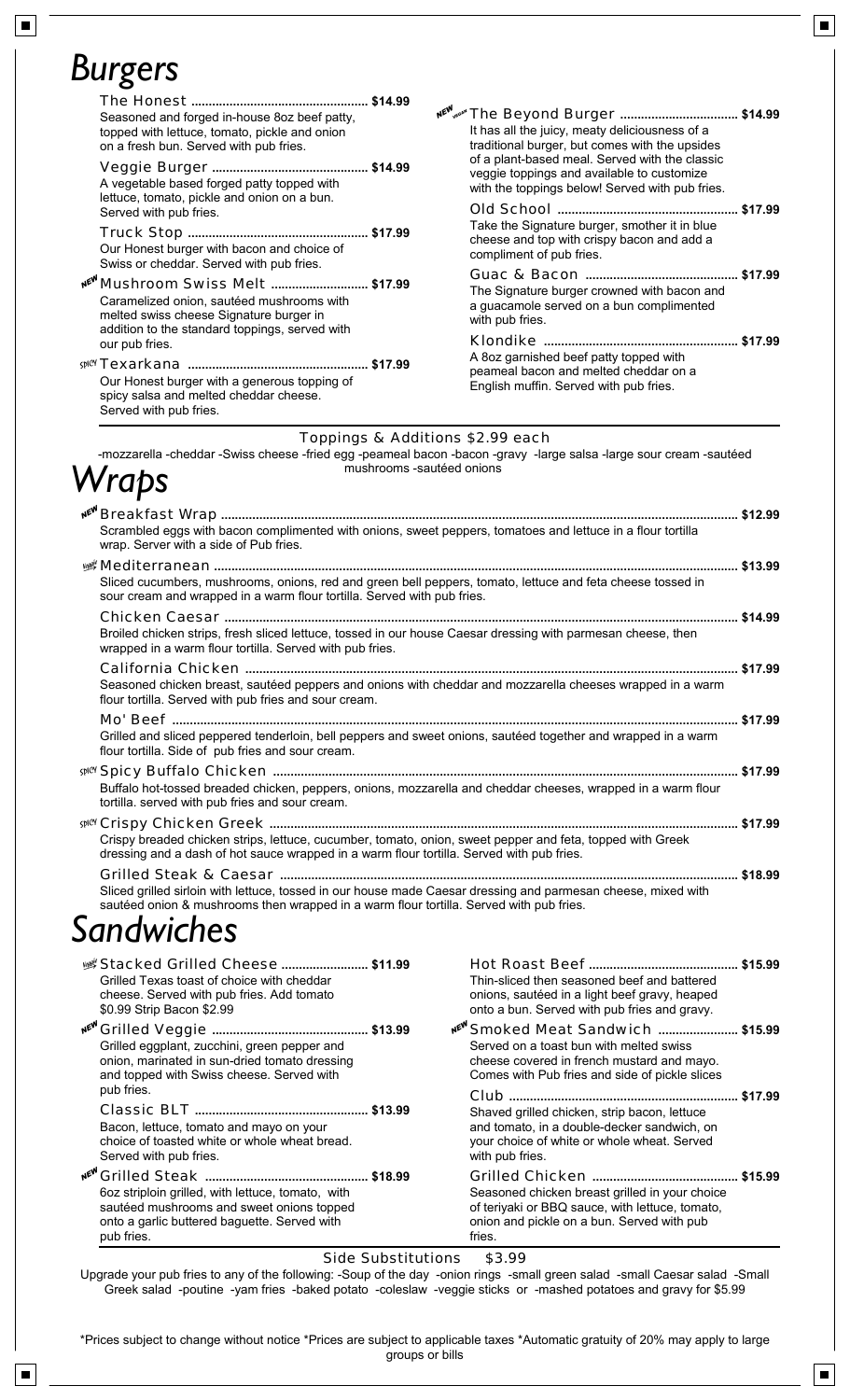## *Main Course*

baguette.

| New 3 Cheese Macaroni  \$13.99                        | Seafood Linguine  \$21.99                                                                                                                                                                                                          |  |
|-------------------------------------------------------|------------------------------------------------------------------------------------------------------------------------------------------------------------------------------------------------------------------------------------|--|
| Mozzarella, cheddar and parmesan                      | Calamari, jumbo tiger shrimp and                                                                                                                                                                                                   |  |
| sautéed cream sauce, with macaroni,                   | mussels, simmered in a house blend                                                                                                                                                                                                 |  |
| topped with 3 cheese blend & broiled.                 | Alfredo sauce then tossed with al dente                                                                                                                                                                                            |  |
| Add chicken or breaded crispy chicken or              | linguine. Served with garlic bread. Make                                                                                                                                                                                           |  |
| beef \$5.99 Add bacon or mushrooms                    | double shrimp \$7.99.                                                                                                                                                                                                              |  |
| \$2.99 Add broccoli \$2.99                            |                                                                                                                                                                                                                                    |  |
|                                                       |                                                                                                                                                                                                                                    |  |
| <b>Fettuccine Alfredo  \$15.99</b>                    | 5oz+ seasoned Atlantic salmon fillet,                                                                                                                                                                                              |  |
| Fettuccine noodles cooked al dente with               | grilled then seared in lemon butter.                                                                                                                                                                                               |  |
| a assortment of sweet peppers and                     | Served with seasonal steamed                                                                                                                                                                                                       |  |
| onions simmered in house made                         | vegetables and house made fried rice.                                                                                                                                                                                              |  |
| parmesan cheese Alfredo sauce. Served                 |                                                                                                                                                                                                                                    |  |
| with garlic bread. Add seasonal veggies               | но <sup>т</sup> но <sup>т</sup> Spicy Cajun Linguine  \$21.99                                                                                                                                                                      |  |
| \$2.99 Add chicken \$5.99 or jumbo                    | Seasoned and grilled chicken breast,                                                                                                                                                                                               |  |
| shrimp \$8.99.                                        | black tiger shrimp and spicy sausage,                                                                                                                                                                                              |  |
|                                                       | cooked in a house blend spicy Cajun                                                                                                                                                                                                |  |
| <b>Fusilli Primavera  \$15.99</b>                     | tomato sauce with cream then tossed                                                                                                                                                                                                |  |
| Vegetable fusilli with a fresh seasonal               | with linguine. Served with garlic bread.                                                                                                                                                                                           |  |
| vegetables and spices, tossed in olive oil            |                                                                                                                                                                                                                                    |  |
| and cream sauce. Add Chicken \$5.99 or                | New York Steak  \$33.99                                                                                                                                                                                                            |  |
| add black tiger shrimp for \$8.99.                    | 12oz striploin, topped with creamy                                                                                                                                                                                                 |  |
|                                                       | sautéed onion and mushroom sauce.                                                                                                                                                                                                  |  |
| <sup>العهد</sup> Penne or Fusilli Stroganoff  \$19.99 | Served with butter mashed potatoes and                                                                                                                                                                                             |  |
| Al-dente penne pasts in a garlic-based                | gravy with garlic sautéed vegetables. Add                                                                                                                                                                                          |  |
| creamy stroganoff style sauce topped                  | black tiger shrimp for \$8.99.                                                                                                                                                                                                     |  |
| with chicken, bacon with onions, and                  | $\bullet$ . The contract of the contract of the contract of the contract of the contract of the contract of the contract of the contract of the contract of the contract of the contract of the contract of the contract of the co |  |

 \*Upgrade your potato or fries to a salad for \$4.49.

#### **NEW Peppercorn Steak**

Cracked peppercorn rubbed 12oz striploin grilled your way, with butter mashed potatoes, garlic butter sautéed vegetables, and house-blended Jack Daniels infused gravy. **\$33.99**

#### Rack of Ribs

AAA pork back ribs, slow baked until falling off the bone then char broiled and brushed with our zesty house sauce. Served with pub fries and a side of creamy coleslaw. **1/2: \$19.99 Full: \$31.99**

## *South Asian*

 $\blacksquare$ 

mushrooms. Served with our garlic

| Curried chicken breast, oven roasted then sautéed in house blended Masala sauce until tender. Served<br>with rice.                                                                                                                                                                  |
|-------------------------------------------------------------------------------------------------------------------------------------------------------------------------------------------------------------------------------------------------------------------------------------|
|                                                                                                                                                                                                                                                                                     |
| Our signature slow-cooked Tandoor style diced chicken breast in a spiced tomato and onion butter sauce.<br>Served with rice and naan bread.                                                                                                                                         |
| pl@ Mangalore Vindaloo  Veggie \$16.99 Chicken or Beef \$19.99 Shrimp or Seafood Mix \$22.99<br>Your choice of meat cooked in a traditional blend of herbs and spices, then simmered with potatoes and<br>onions. Served with rice.                                                 |
| Your choice of seasoned meat simmered in hot house Madras sauce, then sautéed with spiced tomato and<br>onions blended with coconut milk. Served with rice.                                                                                                                         |
|                                                                                                                                                                                                                                                                                     |
| <sup>nof</sup> n <sup>of</sup> Sri Lankan Curry  Veggie \$16.99  Chicken or Beef \$19.99  Shrimp or Seafood Mix \$22.99<br>Very spicy hot authentic imported Sri Lankan curry simmered with your choice of meat, tomato, potato,<br>sweet onion and coconut milk. Served with rice. |
| *All above South Asian dishes come with a crispy papadam, warm naan and mango chutney.                                                                                                                                                                                              |
| Your choice of meat simmered in a house blend of imported Thailand red curry and spices, with sweet<br>peppers, fresh herbs and coconut milk. Served with rice.                                                                                                                     |
| Customary wok-fried chicken breast, sweet peppers, onions, toasted chilies and roasted cashews, with<br>imported Thai sauces. Served with rice.                                                                                                                                     |
| *Add another warm naan to your order \$2.99                                                                                                                                                                                                                                         |
|                                                                                                                                                                                                                                                                                     |
|                                                                                                                                                                                                                                                                                     |
|                                                                                                                                                                                                                                                                                     |

 $\blacksquare$